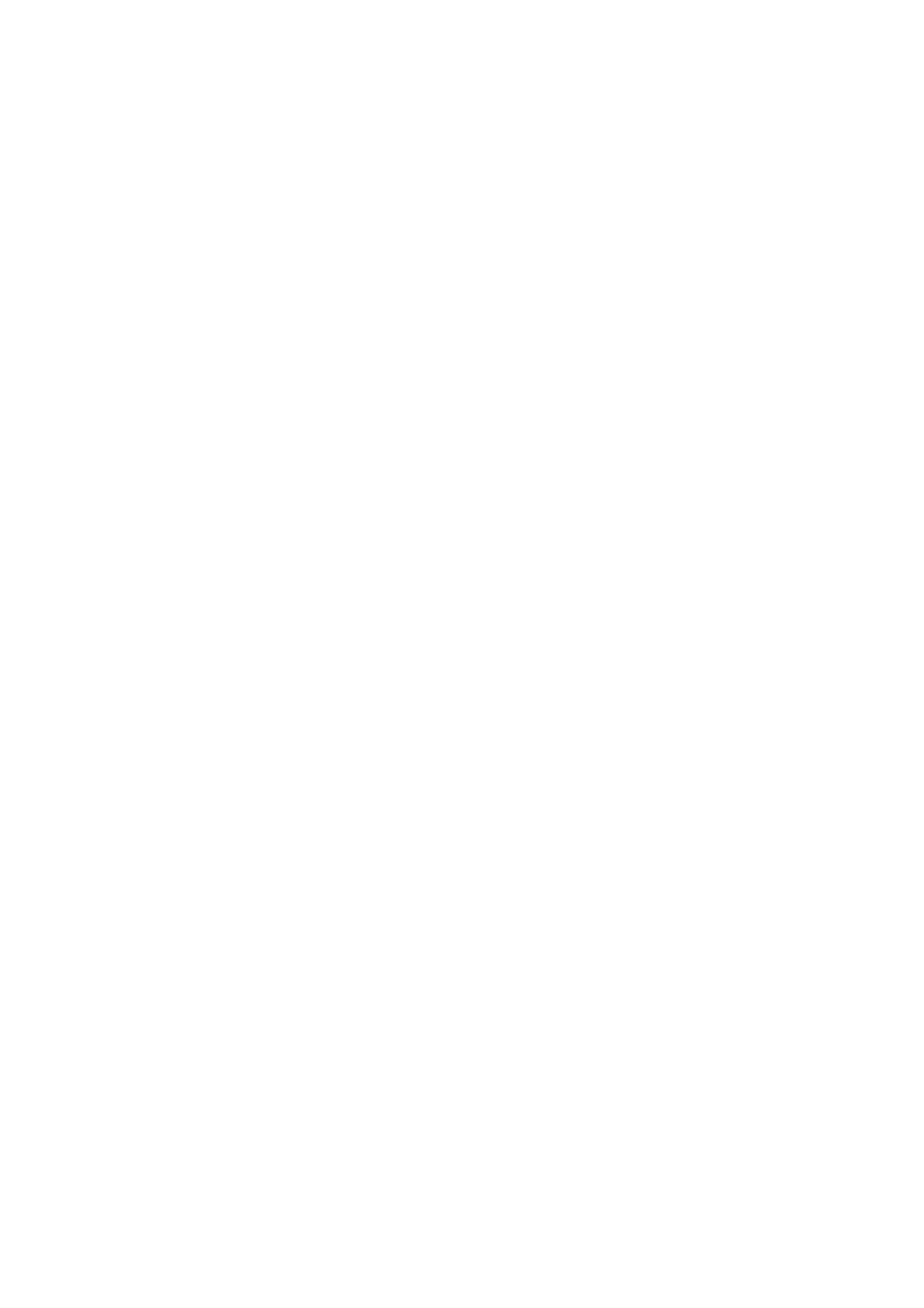#### Quantum Coherence of non-Degeneracy is Essential in Energy Flow

Teng Ma,<sup>1, 2, 3</sup> Ming-Jing Zhao,<sup>4</sup> Shao-Ming Fei,<sup>5, 6, \*</sup> and Man-Hong Yung<sup>1, 3, 7, [†](#page-2-1)</sup>

 $1$ Shenzhen Institute for Quantum Science and Engineering and Department of Physics,

Southern University of Science and Technology, Shenzhen 518055, China

<sup>2</sup>Key Laboratory of Quantum Information, University of Science and Technology of China, CAS, Hefei 230026, China

<sup>3</sup>Shenzhen Key Laboratory of Quantum Science and Engineering,

Southern University of Science and Technology, Shenzhen 518055, China

<sup>4</sup> School of Science, Beijing Information Science and Technology University, Beijing 100192, China

<sup>5</sup>School of Mathematical Sciences, Capital Normal University, Beijing 100048, China

 $6$ Max-Planck-Institute for Mathematics in the Sciences, Leipzig 04103, Germany

<sup>7</sup>Central Research Institute, Huawei Technologies, Shenzhen, 518129, China

In this work, we show that the quantum coherence among non-degenerate energy subspaces (CANES for short) is essential for the energy flow in any quantum system. CANES satisfies almost all of the requirements as a coherence measure, except that the coherence within degenerate subspaces is explicitly eliminated. We show that the energy of a system becomes frozen if and only if the corresponding CANES vanishes, which is true regardless the form of interaction with the environment. However, CANES can remain zero even if the entanglement changes over time. Furthermore, we show how the power of energy flow is bounded by the value of CANES. An explicit relation connecting the variation of energy and CANES is also presented. These results allow us to bound the generation of system-environment correlation through the local measurement of system's energy flow.

PACS numbers: 03.65.Ud, 03.67.-a

#### I. INTRODUCTION

The transfer of energy from one system to another is one of the most fundamental processes in nature. From the modern point of view, the flow of energy is always associated with the flow of information, or variation of correlations, between the physical systems, which has become an active research area in the context of quantum thermodynamics [\[1,](#page-9-0) [2,](#page-9-1) [3,](#page-9-2) [4,](#page-9-3) [5,](#page-9-4) [6,](#page-9-5) [7,](#page-9-6) [8,](#page-9-7) [9,](#page-9-8) [10,](#page-9-9) [11\]](#page-9-10). In particular, recent works on quantum battery [\[12,](#page-9-11) [13,](#page-9-12) [14,](#page-9-13) [15\]](#page-9-14) and quantum heat engine  $[16, 17]$  $[16, 17]$  $[16, 17]$  suggest that quantum coherence can provide advantages over many tasks.

On the other hand, a quantum mechanical understanding of energy flow is crucial for quantum biology. In particular, for photosynthetic light-harvesting complexes [\[18,](#page-9-17) [19\]](#page-9-18), it has been speculated that quantum coherence may play an important role in boosting the efficiency of energy transfer in this biological system [\[20,](#page-9-19) [21\]](#page-9-20), even though the photosynthetic complexes are working in a "hot-and-wet" environment [\[22,](#page-9-21) [23,](#page-10-0) [24\]](#page-10-1).

As one of the key features in quantum theory, quantum coherence is indispensable for many physical phenomena and applications, such as interference of light, laser [\[25\]](#page-10-2), and superconductivity [\[26\]](#page-10-3). Similar to quantum entanglement [\[27\]](#page-10-4) and other quantum correlations such as discord [\[28,](#page-10-5) [29,](#page-10-6) [30\]](#page-10-7), quantum coherence can be regarded as a kind of physical resource [\[31,](#page-10-8) [32,](#page-10-9) [34,](#page-10-10) [35,](#page-10-11) [36,](#page-10-12) [37,](#page-10-13) [38,](#page-10-14) [39,](#page-10-15) [40\]](#page-10-16) for quantum computation and quantum information processing [\[41\]](#page-10-17), and also in thermodynamic

processes [\[42,](#page-10-18) [43\]](#page-10-19). Recent work of quantifying coherence [\[32\]](#page-10-9) in the context of quantum information science gives an informational perspective for coherence. Moreover, the coherence is found to be connected to the quantum correlations [\[34,](#page-10-10) [35,](#page-10-11) [36,](#page-10-12) [37,](#page-10-13) [44,](#page-10-20) [45\]](#page-10-21).

In this work, we uncover the role of quantum coherence in energy flow between two quantum systems, from the quantum information perspective. The key physical quantity is called coherence among non-degenerate energy subspaces (or "CANES" for short), which measures the quantum coherence among different eigen-subspaces of a given Hamiltonian. Specifically, we show that CANES imposes an upper bound for the power of the energy flow (i.e., the change rate of energy). Furthermore, we prove that the vanishing of CANES is both sufficient and neces-

### FIG. 1. The role played by CANES in energy flow. (a) The local average energy of system A keeps a constant for any interaction iff the corresponding CANES gets zero. (b) When there is some energy flow from system A, the CANES limits the power of energy flow. The system A and its environment B may be entangled due to the degenerated energy levels of system A for both cases.



<span id="page-2-0"></span><sup>∗</sup> [feishm@cnu.edu.cn](mailto:feishm@cnu.edu.cn)

<span id="page-2-1"></span><sup>†</sup> [yung@sustc.edu.cn](mailto:yung@sustc.edu.cn)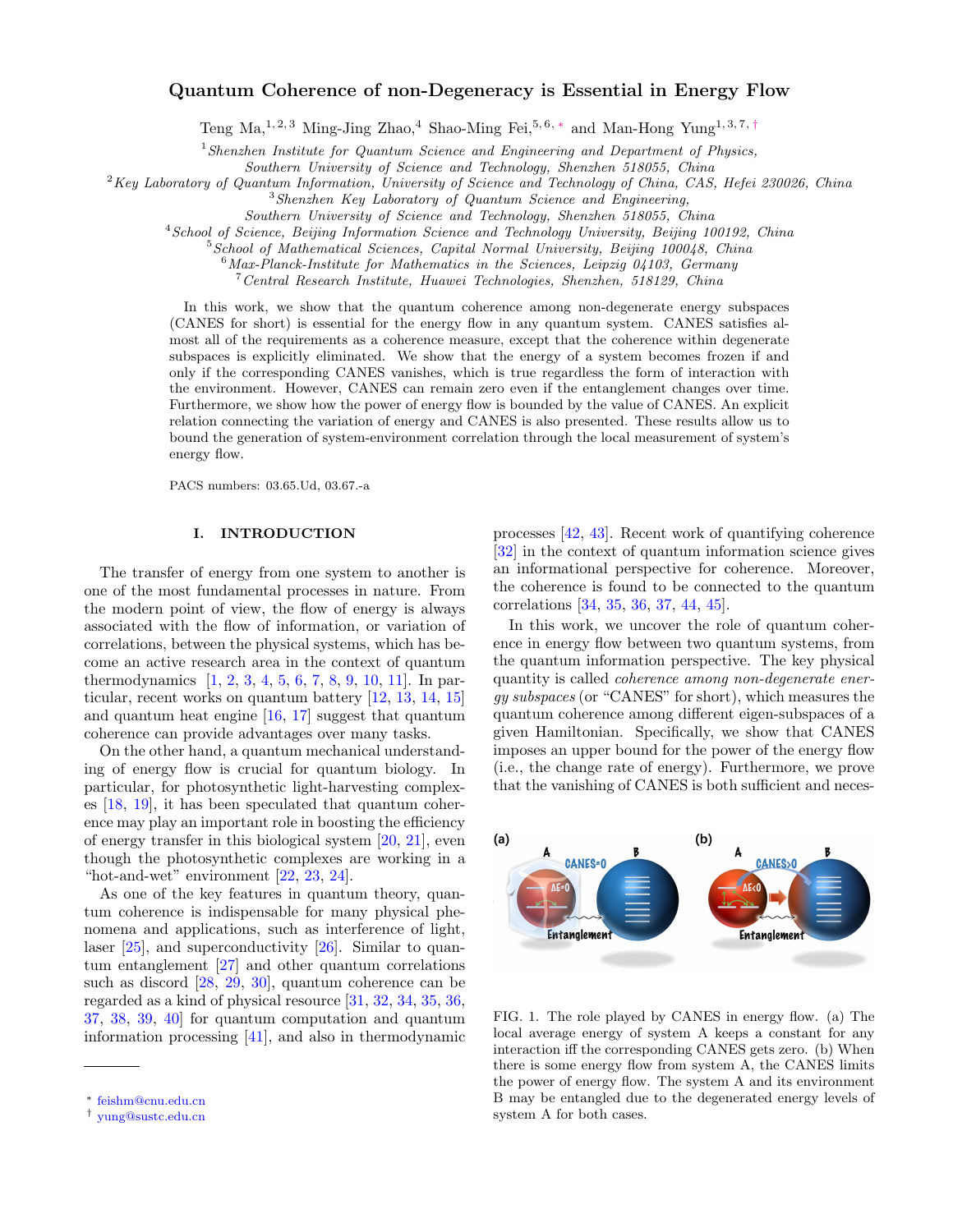sary for freezing the energy flow of open quantum systems. In addition, we also establish a CANES productionenergy flow relation for non-equilibrium systems, which limits the energy variation in terms of CANES. An example is given for the purpose of illustration.

#### II. CANES

Let us consider a physical system with Hamiltonian  $H = \sum_i h_i P_i$ , where  $h_i$  is the *i*-th eigenvalue which generally associates to a degenerate subspace spanned by span  $\{|e_{i1}\rangle$  ,  $|e_{i2}\rangle$  ,  $|e_{i3}\rangle$  ...},  $P_i \equiv \sum_k |e_{ik}\rangle \langle e_{ik}|$  whose rank is equal to the degeneracy of the eigenvalue  $h_i$ . For any state  $\rho$ , the CANES is defined as follows:

$$
\mathcal{C}_e(\rho) \equiv S(\Lambda \rho) - S(\rho) \,, \tag{1}
$$

where  $S(\rho) \equiv -\operatorname{tr}(\rho \ln \rho)$  is the von Neumann entropy,  $\Lambda = \sum_i P_i(\cdot) P_i$  is a superoperator. The CANES reduces to the original relative-entropy coherence [\[32\]](#page-10-9) only if the Hamiltonian  $H$  is non-degenerate. It should be pointed out that the CANES is actually within the definition of the relative entropy of superposition appeared in [\[33\]](#page-10-22); the CANES is respect to specific spaces, i.e., the energy subspaces, while the relative entropy of superposition can be with respect to any spaces.

Furthermore, the CANES vanishes if and only if the coherence among different eigen-subspaces vanishes, i.e.,

$$
\mathcal{C}_e(\rho) = 0 \Leftrightarrow \rho = \sum_i P_i \rho P_i. \tag{2}
$$

In addition, since  $\rho = \sum_i P_i \rho_i \Leftrightarrow [\rho, H] = 0$ , see Ap-pendix [A,](#page-6-0) we can also conclude that the state  $\rho$  becomes stationary, i.e.,  $\dot{\rho} = i [\rho, H] = 0$  (setting  $\hbar = 1$ ), which also implies that

<span id="page-3-0"></span>
$$
\mathcal{C}_e(\rho) = 0 \iff [\rho, H] = 0. \tag{3}
$$

The concept of CANES can be extended to bipartite systems A and B. Denote the local Hamiltonians by  $H_X = \sum_i h_i^X P_i^X$   $(X = A, B)$ , where  $P_i^X \equiv$  $\sum_{k} |e_{ik}^{X}\rangle \langle e_{ik}^{X}|$  is the projector onto the eigen-subspace corresponding to the eigenvalue  $h_i^X$ . For a given bipartite state  $\rho_{AB}$ , we define the left and right CANES as,  $\mathcal{C}_e^{\rightarrow}(\rho_{AB}) \equiv S((\Lambda_A \otimes \mathbb{I})\rho_{AB}) - S(\rho_{AB}), \ \mathcal{C}_e^{\leftarrow}(\rho_{AB}) \equiv$  $S(\mathbb{I} \otimes \Lambda_B)\rho_{AB}) - S(\rho_{AB}),$  where  $\Lambda_X \equiv \sum_i P_i^X(\cdot)P_i^X$ . Furthermore, we will also need to define the bilateral CANES,  $C_e^{\leftrightarrow}(\rho_{AB}) \equiv S((\Lambda_A \otimes \Lambda_B)\rho_{AB}) - S(\rho_{AB}).$ 

#### III. FREEZING THEOREM FOR LOCAL ENERGY

To show that CANES is closely related to the energy flow between two quantum sub-systems A and B, subjecting to the global Hamiltonian,  $H = H_A + H_B + H_I$ with time-independent  $H_X$ , let us consider the Liouvillevon Neumann equation of motion,  $i \frac{d}{dt} \rho_{AB} = [H, \rho_{AB}].$ 

The local energies  $E_X \equiv \text{tr}(\rho_{AB}H_X)$  satisfy the following equation of motion,

<span id="page-3-8"></span>
$$
i\frac{d}{dt}E_X = \text{tr}([H, \rho_{AB}]H_X) = \text{tr}(H_I[\rho_{AB}, H_X]). \quad (4)
$$

A generalization of Eq. [\(3\)](#page-3-0), e.g.,

<span id="page-3-1"></span>
$$
\mathcal{C}_e^{\to}(\rho_{AB}) = 0 \Leftrightarrow [\rho_{AB}, H_A] = 0, \tag{5}
$$

implies that the rate of local energy  $\frac{d}{dt}E_X = 0$  for all  $H_I$ , if and only if  $C_e^{\to}(\rho_{AB}) = 0$  (for  $X = A$ ) or  $C_e^{\leftarrow}(\rho_{AB}) =$ 0 (for  $X = B$ ). These results are summarized by the following theorem:

<span id="page-3-9"></span>Theorem 1 (Freezing of local energy). For a period of time  $t \in [0, \tau]$ , the local energy is a constant for any interaction  $H_I$  if and only if the corresponding CANES remains zero, i.e.,

<span id="page-3-7"></span>
$$
\mathcal{C}_e^{\to}(\rho_{AB}) = 0 \Leftrightarrow E_A = \text{constant} \,\,\forall H_I \,, \tag{6}
$$

$$
\mathcal{C}_e^{\leftarrow}(\rho_{AB}) = 0 \Leftrightarrow E_B = \text{constant} \,\forall H_I \,, \tag{7}
$$

$$
\mathcal{C}_e^{\leftrightarrow}(\rho_{AB}) = 0 \Leftrightarrow E_A \& E_B = \text{constant} \,\forall H_I. \tag{8}
$$

The relations in Theorem 1 indicate the sufficiency and necessity of the CANES in energy flow. In particular, if there is energy flow between the system and its environment, the associated CANES must be non-zero.

In fact, there are two more consequences when the bipartite CANES vanishes. (i) The corresponding local CANES is zero, i.e.,

<span id="page-3-2"></span>
$$
\mathcal{C}_e^{\to}(\rho_{AB}) = 0 \Rightarrow \mathcal{C}_e(\rho_A) = 0, \tag{9}
$$

where  $\rho_A \equiv \text{tr}_B(\rho_{AB})$ . It is because, for any local operator  $O_A \otimes I$ , the following relation holds,  $[\rho_{AB}, O_A \otimes I] =$  $0 \Rightarrow [\rho_A, O_A] = 0$  (the opposite may not be true). Therefore, we have  $[\rho_A, H_A] = 0$  from Eq. [\(5\)](#page-3-1), which implies the advertised result in Eq. [\(9\)](#page-3-2) from Eq. [\(3\)](#page-3-0). Furthermore, since  $\mathcal{C}_e^{\leftrightarrow}(\rho_{AB}) = 0 \Leftrightarrow \mathcal{C}_e^{\leftarrow}(\rho_{AB}) =$  $0 \& \mathcal{C}_e^{\rightarrow}(\rho_{AB}) = 0$  (see Appendix [A\)](#page-6-0), we can also conclude that

$$
\mathcal{C}_e^{\leftrightarrow}(\rho_{AB}) = 0 \Rightarrow \mathcal{C}_e(\rho_A) = 0 \& \mathcal{C}_e(\rho_B) = 0. \quad (10)
$$

<span id="page-3-6"></span>TABLE I. Implications to local CANES and quantum correlations, when local energies are frozen and the corresponding local Hamiltonians are non-degenerate (ND).

|                                                                     |                      | $\mathcal{C}_{e}^{\rightarrow}(\rho_{AB})=0\mathcal{C}_{e}^{\leftarrow}(\rho_{AB})=0\mathcal{C}_{e}^{\leftrightarrow}(\rho_{AB})=0$ |                           |
|---------------------------------------------------------------------|----------------------|-------------------------------------------------------------------------------------------------------------------------------------|---------------------------|
| Local CANES $\mathcal{C}_e(\rho_A) = 0$ $\mathcal{C}_e(\rho_B) = 0$ |                      |                                                                                                                                     | $\mathcal{C}_e(\rho_A)=0$ |
|                                                                     |                      |                                                                                                                                     | $\mathcal{C}_e(\rho_B)=0$ |
| $H_A$ ND                                                            | I-Q state $^{\rm a}$ |                                                                                                                                     |                           |
| $H_R$ ND                                                            |                      | $Q-I stateb$                                                                                                                        |                           |
| $H_A \& H_B$ ND                                                     | I-Q state            | Q-I state                                                                                                                           | I-I state <sup>c</sup>    |

<span id="page-3-3"></span>a Incoherent-quantum state, see main text.

<span id="page-3-5"></span><span id="page-3-4"></span><sup>b</sup> Similar to I-Q state, with A and B swapped.

c Incoherent-Incoherent state, see main text.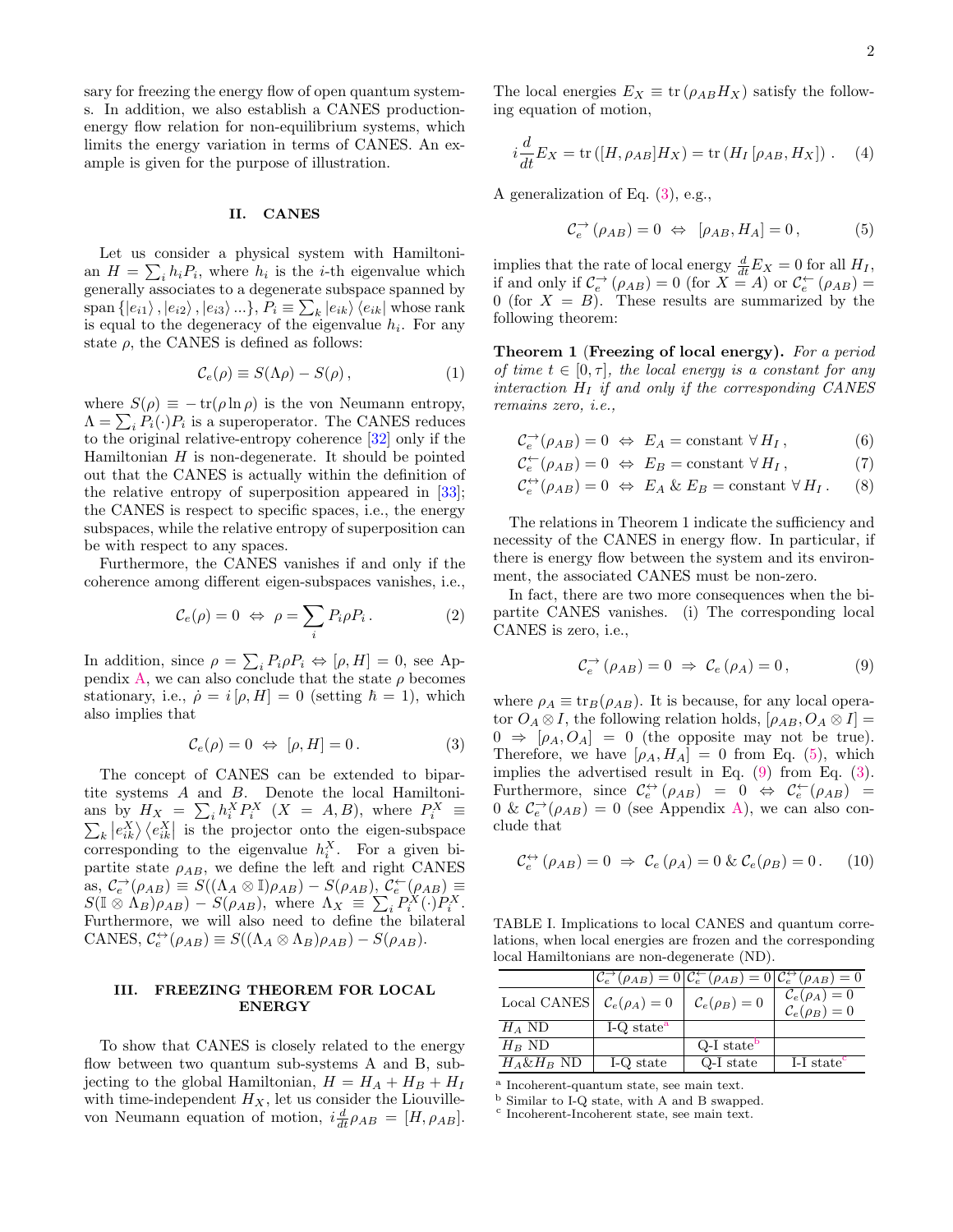(ii) When  $H_A$  is non-degenerate,  $C_e^{\rightarrow}(\rho_{AB}) = 0$  implies (see Appendix [A\)](#page-6-0) that the state can be written as an incoherent-quantum state [\[46,](#page-10-23) [47\]](#page-10-24), i.e.,

$$
\mathcal{C}_e^{\to}(\rho_{AB}) = 0 \Rightarrow \rho_{AB} = \sum_i p_i \left| e_i^A \right\rangle \left\langle e_i^A \right| \otimes \rho_i^B, \quad (11)
$$

where  $|e_i^A\rangle$ s are the eigenbasis of  $H_A$ . Furthermore, when  $H_A$  and  $H_B$  are both non-degenerate,  $C_e^{\leftrightarrow}(\rho_{AB}) = 0$  implies the state can be written as an incoherent-incoherent state [\[46,](#page-10-23) [47\]](#page-10-24), i.e.,  $\rho_{AB} = \sum_{ij} p_{ij} |e_i^A\rangle\langle e_i^A| \otimes |e_j^B\rangle\langle e_j^B|$ . In this case, since continuous unitary evolution does not change the eigenvalues  $p_{ij}$  of  $\rho_{AB}$ , the state becomes invariant over time. Hence freezing a system's energy imposes restrictions not only on the system's coherence, but also on the way that the system correlates with its environment (see Table [I\)](#page-3-6).

It should be noted that, in order to keep CANES vanishing for  $t \in [0, \tau]$ , strong restrictions on  $H_I$  in Theorem 1 need to be imposed, although there are no such restrictions on  $H_I$  for the rate of energy flow  $\frac{d}{dt}E_X = 0$  in Eq. (4). For example, keeping  $C_e^{\rightarrow}(\rho_{AB})=0$  implies that  $\rho_{AB}$ keeps block diagonal under the product of local energy basis (the block scale is dependent on the degeneracy of  $H_A$ ). And a sufficient condition for that is that  $H_I$  has the same shape (block diagonal form) as  $\rho_{AB}$ . Furthermore, when both  $H_A$  and  $H_B$  are non-degenerate, keeping  $C_e^{\leftrightarrow}(\rho_{AB}) = 0$  implies that  $\rho_{AB}$  keeps diagonal under the product of local energy basis, for which a sufficient condition is that  $H_I$  also has the diagonal form.

For bipartite systems, there is a related quantum correlation called discord [\[28,](#page-10-5) [29,](#page-10-6) [30\]](#page-10-7), which can also be classified as left, right, and bilateral. For example, the left discord is defined as  $\mathcal{D}^{\rightarrow}(\rho_{AB}) \equiv \min_{\Pi_A} \{ I(\rho_{AB}) I(\Pi_A \rho_{AB})\},$  where  $I(\rho_{AB}) \equiv S(\rho_{AB})+S(\rho_B)-S(\rho_{AB})$  is the quantum mutual information associated with the von Neumann entropy. Here  $\Pi_A$  is a set of rank-one POVM projectors on system A. Recently, the role of discord in energy transport has been investigated [\[5\]](#page-9-4). It was found that whenever the bilateral discord is zero, the joint system becomes effectively non-interacting. Here we found that whenever the local energies are frozen, the corresponding discord *may or may not* be zero. This observation is justified explicitly through an example shown in Appendix [B,](#page-7-0) where we showed that both entanglement and discord can be non-zero, even if the local energies are frozen. Overall, instead of discord, our results show that CANES plays a necessary and sufficient role in freezing the local energies of quantum systems.

Moreover, we found that discord does play a role in freezing local energy when the corresponding local system is in a thermal state, i.e., for system A,  $\rho_A^{\text{th}} \propto e^{-\beta_A H_A}$ , where  $\beta_A$  is the inverse temperature. Note that system B is not necessarily in a thermal state. First of all, we found that zero left discord  $\mathcal{D}^{\rightarrow}(\rho_{AB}|\rho^{\text{th}}_{A})$  (conditioned on A being thermal) implies local energy freezing, i.e.,  $\mathcal{D}^{\rightarrow}(\rho_{AB}|\rho_A^{\text{th}})=0 \Rightarrow E_A = \text{const.} \ \forall H_I$ . It is because  $\mathcal{D}^{\rightarrow}(\rho_{AB}|\rho_A^{\text{th}})=0 \Rightarrow [\rho_{AB},\rho_A^{\text{th}}]=0$  (see Ref. [\[30\]](#page-10-7)), which further implies that  $[\rho_{AB}, H_A] = 0$  when system A is a thermal state. The advertised result follows from Eq. [\(5\)](#page-3-1) and [\(6\)](#page-3-7). Similar results can be obtained by requiring system B to be thermal. These are summarized as follows.

$$
\mathcal{D}^{\rightarrow}(\rho_{AB}|\rho_A^{\text{th}}) = 0 \Rightarrow E_A = \text{const.} \,\forall H_I,
$$
  

$$
\mathcal{D}^{\leftarrow}(\rho_{AB}|\rho_B^{\text{th}}) = 0 \Rightarrow E_B = \text{const.} \,\forall H_I,
$$
  

$$
\mathcal{D}^{\leftrightarrow}(\rho_{AB}|\rho_A^{\text{th}}, \rho_B^{\text{th}}) = 0 \Rightarrow E_A \,\& E_B = \text{const.} \,\forall H_I.
$$

#### IV. BOUNDING THE POWER OF ENERGY FLOW

Taking a step further, we shall show that the CANES also bounds the "power"  $\mathcal{P}_A \equiv \left| \frac{dE_A}{dt} \right|$  of energy flow between the system A and its environment B. From Eq. [\(4\)](#page-3-8), we have explicitly  $\mathcal{P}_A = \left| \text{tr} \{ [H_I, H_A] (\rho_{AB} - \rho_{AB}^{A\text{in}}) \} \right|$  due to that  $H_A$  and  $\rho_{AB}^{A\text{in}}$  commute, where  $\rho_{AB}^{A\text{in}} \equiv (\Lambda_A \otimes \mathbb{I})\rho_{AB}$ . By applying the Hölder's inequality, we obtain an upper bound (see Appendix [C](#page-8-0) for a complete derivation),  $\mathcal{P}_A \leq \kappa_H \left| \left| \rho_{AB} - \rho_{AB}^{\text{Ain}} \right| \right|_1$ , where  $\kappa_H \equiv \left| \left[ H_I, H_A \right] \right| \right|_{\infty}$  is a state-independent constant that can be regarded as the coupling strength for energy flow, and the coherencerelated part  $\left|\rho_{AB} - \rho_{AB}^{A\text{in}}\right|$  can be bounded by the quantum Pinsker's inequality, which gives rise to

<span id="page-4-1"></span>
$$
\mathcal{P}_A \leq \kappa_H \sqrt{2 \mathcal{C}_e^{\to}(\rho_{AB})} \,. \tag{12}
$$

Note that  $C_e^{\to}(\rho_{AB}) = 0$  implies  $\mathcal{P}_A = 0$ , which is consistent with Theorem [1.](#page-3-9) In this sense, CANES may be regarded as a resource limiting the power of energy flow.

#### V. CANES PRODUCTION IN ENERGY FLOW

As CANES is indispensable for energy flow, we next investigate how much CANES is produced at each moment of time. For this purpose, we introduce the concept of effective temperature for any non-equilibrium state as follows. Given any quantum state  $\rho$  and Hamiltonian H, the thermal state is given by  $\rho^{\text{th}} = e^{-\beta^{\text{th}}H}/Z^{\text{th}}$ , where  $Z^{\text{th}} = \text{tr}(e^{-\beta^{\text{th}}H})$  is the partition function. The effective temperature,  $1/\beta^{th}$ , of  $\rho$  is defined by the condition where  $\rho$  and  $\rho^{\text{th}}$  have the same average energy, i.e.,  $tr(\rho H) = tr(\rho^{th} H).$ 

Our goal is to investigate how much CANES is produced, i.e., the variation of CANES,  $\Delta \mathcal{C}^{\leftrightarrow}_{e}$ , when the effective temperatures of two systems A and B are different, i.e.,  $\beta_A^{\text{th}} \neq \beta_B^{\text{th}}$ . Within an infinitesimal change of time,  $\Delta t$ , the whole system evolves from the state  $\rho_{AB}$  to  $\rho'_{AB} = \rho_{AB} + \Delta \rho_{AB}$ . For the case where the interaction energy  $\langle H_I \rangle$  remains a constant in  $\Delta t$  [\[48\]](#page-10-25), the sum of the local energies are conserved, i.e.,  $\Delta E = \Delta E_B = -\Delta E_A$ , which can be expressed (see Appendix [D\)](#page-8-1) as,

<span id="page-4-0"></span>
$$
\Delta E = \frac{f_1}{\beta_B^{\text{th}} - \beta_A^{\text{th}}} \Delta t + \frac{f_2}{\beta_B^{\text{th}} - \beta_A^{\text{th}}} \Delta t^2 + \dots,\tag{13}
$$

where  $f_1 \equiv i \text{tr} \{ H[\rho_{AB}, \ln(\rho_A^{\text{th}} \otimes \rho_B^{\text{th}})] \}$  and  $f_2 \equiv$  $-\text{tr}\{[H,\rho_{AB}][H,\ln(\rho_A^{\text{th}}\otimes\rho_B^{\text{th}})]\}/2$ . On the other hand,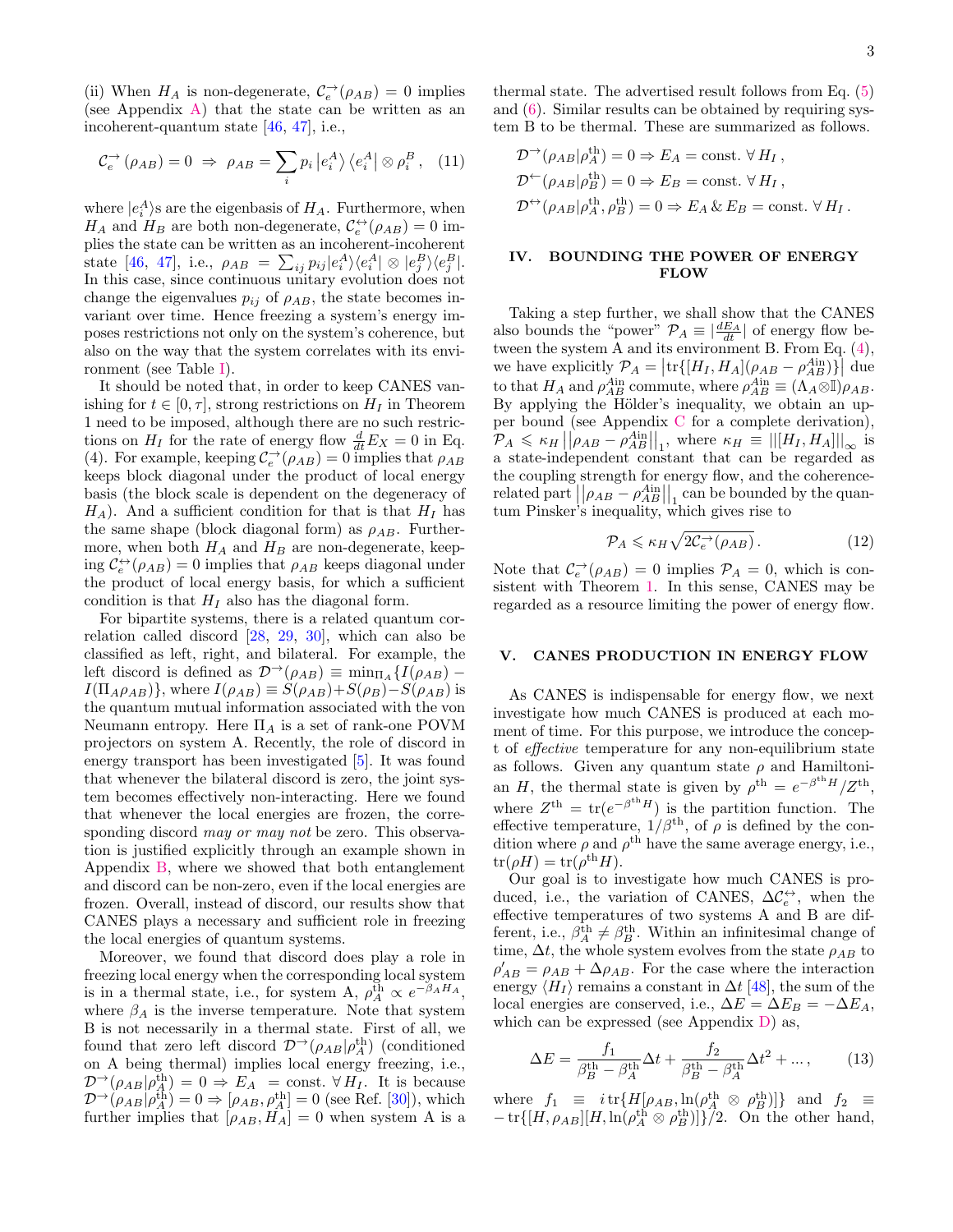the short-time expansion of the CANES can be expressed as

<span id="page-5-0"></span>
$$
\Delta \mathcal{C}_e^{\leftrightarrow} = g_1 \Delta t + (g_2 - g_2^r) \Delta t^2 + \dots,\tag{14}
$$

where  $g_1 \equiv i \text{tr} \{ H[\rho_{AB}, \ln(\Lambda_A \otimes \Lambda_B) \rho_{AB}] \}$ ,  $g_2 \equiv$  $-\operatorname{tr}\{[H,\rho_{AB}][H,\ln(\Lambda_A \otimes \Lambda_B)\rho_{AB}]\}/2$ , and  $g_2^r$  $\equiv$  $-\operatorname{tr}\{((\Lambda_A\otimes \Lambda_B)[H,\rho_{AB}])^2((\Lambda_A\otimes \Lambda_B)\rho_{AB})^{-1}\}/2.$ 

From Eq.  $(13)$  and  $(14)$ , we can get the variation relation between CANES production and energy flow:

<span id="page-5-1"></span>
$$
(\beta_B^{\text{th}} - \beta_A^{\text{th}})\Delta E = \eta \,\Delta \mathcal{C}_e^{\leftrightarrow} \,,\tag{15}
$$

where  $\eta = f_i/(g_j - g_j^r)$  with  $f_i, g_j, g_j^r$  the minimal nonzero orders in the expansions  $(13)$  and  $(14)$ , which connects the energy flowed to the variations of CANES. We perform the first and second order analysis for Eq. [\(15\)](#page-5-1) as follows.

(i) First-order analysis. Suppose the CANES and local energy (as functions of  $t$ ) are not at stationary points simultaneously, i.e.,  $f_1 \neq 0$  or  $g_1 \neq 0$ , we have

<span id="page-5-2"></span>
$$
\eta = f_1 / g_1 \,, \tag{16}
$$

and  $\Delta E = dE/dt \Delta t, \Delta C_e^{\leftrightarrow} = dC_e^{\leftrightarrow}/dt \Delta t$  in Eq. [\(15\)](#page-5-1).

Specially, when the systems A and B are all in thermal equilibrium states, the entropy change  $\Delta S_X = \beta_X^{\text{th}} \Delta E_X$ . Thus the mutual information change  $\Delta I_{AB} = \Delta S_A +$  $\Delta S_B - \Delta S_{AB} = (\beta_B^{\text{th}} - \beta_A^{\text{th}})\Delta E$ , where we have used energy conservation  $\Delta E = \Delta E_B = -\Delta E_A$ , and  $\Delta S_{AB} =$ 0, by applying the identity  $S(U\rho U^{\dagger}) = S(\rho)$ . Together with  $(16)$  one gets

$$
(\beta_B^{\text{th}} - \beta_A^{\text{th}})\Delta E = \frac{f_1}{g_1}\Delta C_e^{\leftrightarrow} = \Delta I_{AB} \,. \tag{17}
$$

It shows that for two thermal equilibrium systems with  $f_1 \neq 0$  or  $g_1 \neq 0$ , the mutual information variation is just the energy flowed at any moment. In this process, the contribution of CANES is  $\Delta C \rightarrow / \Delta I_{AB} = g_1/f_1$ .

(ii) Second-order analysis. When both the CANES and local energy are at stationary points, i.e.,  $f_1 = g_1 = 0$ , we have to consider the second order expansion. Typically, when the whole system in a zero CANES state, i.e.,  $\mathcal{C}^{\leftrightarrow}_e(\rho_{AB})=0$ , with  $[H, \rho_{AB}]\neq 0$  and the local Hamiltonian  $H_A$  and  $H_B$  being non-degenerate, we have (see Appendix [E\)](#page-9-22)

<span id="page-5-3"></span>
$$
\eta = f_2/g_2, \qquad (18)
$$

and  $\Delta E = d^2 E/dt^2 \Delta t^2$ ,  $\Delta C_e^{\leftrightarrow} = d^2 C_e^{\leftrightarrow}/dt^2 \Delta t^2$  in Eq.  $(15).$  $(15).$ 

An important case of [\(18\)](#page-5-3) is that the whole system is in a product of two thermal equilibrium states, i.e.,  $\rho_{AB} = \rho_A^{\text{th}} \otimes \rho_B^{\text{th}}$ . In this case, it is easy to check  $f_2 = g_2$ in Eq. [\(13\)](#page-4-0) and [\(14\)](#page-5-0), then  $\eta = 1$  from [\(18\)](#page-5-3). Thus near a product of two thermal equilibrium states, both the variation of CANES and the variation of energy can be described by a kind of logarithmic skew information [\[49\]](#page-10-26) (see Appendix  $E$  and  $F$ ),

<span id="page-5-4"></span>
$$
(\beta_B^{\text{th}} - \beta_A^{\text{th}})\Delta E = \Delta C_e^{\leftrightarrow} = \mathcal{I}^s(H, \rho_A^{\text{th}} \otimes \rho_B^{\text{th}})\Delta t^2. \quad (19)
$$

The above relation shows that the variation of CANES is just the energy flowed, which emphasizes the significance of CANES in the very initial energy flow between two uncorrelated equilibrium states.

#### VI. EXAMPLE

A detailed example exhibiting the role played by CANES in energy flow is the Jaynes-Cummings (JC) model [\[50\]](#page-10-27) between a two-level atom and a single mode of photons. In the context of quantum thermodynamics, this model has been applied to quantum heat engine as well as light-harvesting complexes [\[51\]](#page-10-28). The Hamiltonian of the JC model is given by  $H_{JC} = H_A + H_B + H_I$ . where  $H_A = -\Delta \sigma_z$  and  $H_B = \omega a^{\dagger} a$  are the local Hamiltonians for the atom and light field respectively,  $H_I = g(\sigma a^{\dagger} + \sigma^{\dagger} a)$  is the coupling between them, where  $\sigma \equiv |g\rangle\langle e|$ . Initially, the system is assumed to be in a product of two thermal states with different temperatures,

$$
\rho_{AB} = e^{-\beta_A H_A} / Z_A \otimes e^{-\beta_B H_B} / Z_B , \qquad (20)
$$

where  $Z_X = \text{tr}(e^{-\beta_X H_X})$  is the partition function.

Fig. [2](#page-6-1) shows the CANES as an upper bound for the power of energy flow, Eq. [\(12\)](#page-4-1), and the CANES production versus energy variation, Eq. [\(16\)](#page-5-2) and [\(19\)](#page-5-4), in the energy exchange between the two level-atom and the light field.

#### VII. CONCLUSIONS

We have introduced CANES to quantify the coherence among different energy eigen-subspaces of quantum states, and have presented its role played in energy flow. We proved that the local energy of any bipartite systems must be frozen if and only if the corresponding CANES vanishes. We have also demonstrated that the power of energy flow can be bounded by CANES. Furthermore, we have investigated the relations between the CANES production and energy flow. Our results show that the quantumness, in terms of the CANES, is an indispensable resource for energy flow.

Finally, we point out that for other physical quantities besides energy, e.g.,  $\langle \mathcal{O} \rangle$ , which can be associated with physical observable  $\mathcal{O}$ , our approach is also suitable and similar results also hold. Coherence amnong  $\mathcal{O}'$ 's eigensubspaces is necessary in  $\langle \mathcal{O} \rangle$ 's flow, and the flow power is bounded by the coherence. This means that CANES like coherence with respect to a physical observable is an indispensable resource in the flow of the physical quantity associate with that observable.

Acknowledgments We thank Kavan Modi, Nai-Huan Jing, Lin Zhang, Zhi-Wen Liu for useful discussions. This work is supported by the NSFC un-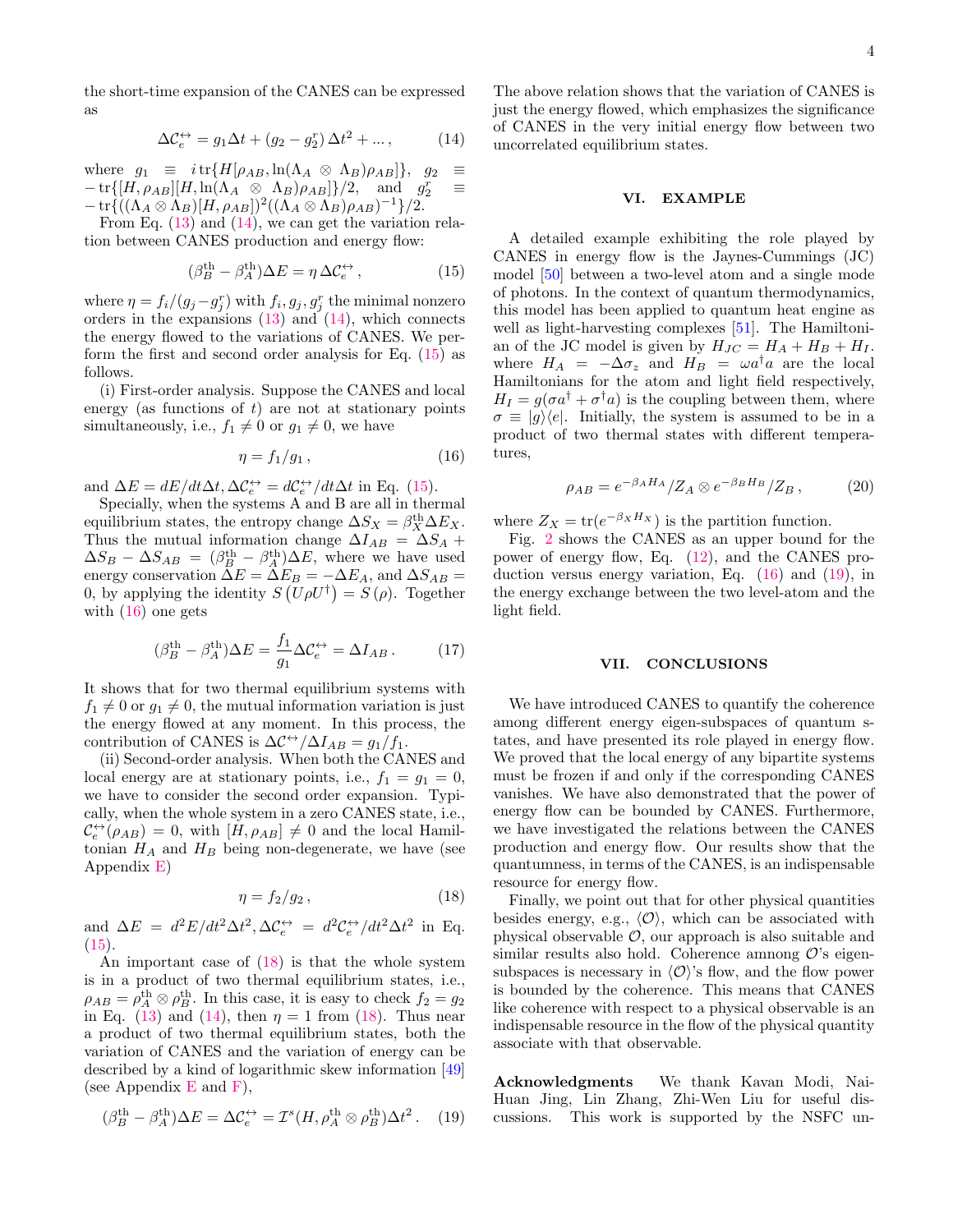

<span id="page-6-1"></span>FIG. 2. Energy flow vs. CANES relation (color online). The subfigures (a) and (b) exhibit the power of energy flow (orange line) and its upper bound [\(12\)](#page-4-1) (blue dashed line) for the JC model between the atom and photon. The CANES limits the power of energy flow between the atom and photon. The subfigure (c) exhibits the inverse effective temperatures for the atom (blue line) and the light field (red line) respectively. The subfigure (d) exhibits the energy variation vs. CANES variation relations  $(19)$  and  $(16)$ . At the very beginning of the evolution, through the second order analysis, the CANES variation is just the energy flowed, i.e.,  $\eta = f_2/g_2 = 1$ . For a later time,  $\eta$  is determined by the first orders, i.e.,  $\eta = f_1/g_1$ . In this examples, we set  $\Delta = \omega/2$  (resonance case),  $g = \omega$ ,  $\omega = 1, \beta_A = 0.1$  and  $\beta_B = 0.05$ . These settings ensure that the total energy of the atom and light field is conserved.

der numbers 11401032 and 11675113, Beijing Municipal Commission of Education (KZ201810028042), Natural Science Foundation of Guangdong Province (2017B030308003), Guangdong Innovative and Entrepreneurial Research Team Program (2016ZT06D348), and Science, Technology and Innovation Commission of Shenzhen Municipality (ZDSYS20170303165926217 and JCYJ20170412152620376).

#### <span id="page-6-0"></span>Appendix A: Properties of the CANES

Under the definition of CANES, the set of incoherent states with respect to a Hamiltonian  $H$  is given by

$$
\mathcal{I}_e = \{ \rho | \rho = \Lambda \rho \},
$$

where  $\Lambda(\cdot) = \sum_i P_i(\cdot) P_i$  with  $P_i$  being the projector onto the eigen-subspace of  $H$  corresponding to the eigenvalue  $h_i$ . The incoherent operation K satisfies

$$
\mathcal{K}(\rho) \in \mathcal{I}_e, \ \ \forall \rho \in \mathcal{I}_e.
$$

With the above assumptions, following the the same steps as the ones given in [Phys. Rev. Lett. 113,

140401 (2014)], it is easy to show that the CANES (with relative entropy measure, i.e., the Eq. (1) in the main text) is a faithful measure of coherence, since (i)  $\mathcal{C}_e(\rho) = 0$  iff  $\rho \in \mathcal{I}_e$ ; (ii)  $\mathcal{C}_e(\rho)$  is convex, i.e.,  $\sum_i p_i C_e(\rho_i) \geq C_e(\sum_i p_i \rho_i)$ , for  $\sum_i p_i = 1$  &  $p_i \geq 0$ ; (iii)  $C_e(\rho)$  is non-increasing under incoherent operations, i.e.,  $\mathcal{C}_e(\rho) \geq \mathcal{C}_e(\mathcal{K}\rho)$ . Moreover, since CANES is within the definition of the relative entropy of superposition in [arXiv:quant-ph/0612146, (2006)], it also obeys the properties of relative entropy of superposition listed in [arXiv:quant-ph/0612146, (2006)].

Furthermore, we have the following properties for CANES.

1. The CANES is actually the "external" coherence:

<span id="page-6-2"></span>
$$
\mathcal{C}_e(\rho) = C(\rho) - C(\rho^{\text{in}}),\tag{A1}
$$

where  $C(\rho) = S(\Pi \rho) - S(\rho)$  is the relative entropy coherence of state  $\rho$  with respect to a set of basis,  $\Pi(\cdot) = \sum_i \Pi_i(\cdot) \Pi_i$  with the reference basis,  $\{\Pi_i\}$ , being a specific set of eigenbasis of  $H$ , the projected state  $\rho^{\text{in}} \equiv \Lambda \rho = \sum_i P_i \rho P_i$  with  $P_i$  being the projection onto the eigen-subspace of  $H$  corresponding to the eigenvalue  $h_i$ .  $C(\rho^{\text{in}})$  only contains "internal" coherence, i.e., the coherence among different eigenbasis with the same eigenvalue of H.

**Proof:** Since  $\{\Pi_i\}$  is a set of rank one projectors onto the eigenbasis of H, we have  $C(\rho) - C(\rho^{\text{in}}) =$  $S(\sum_i \Pi_i \rho \Pi_i) - S(\rho) - [S(\sum_i \Pi_i \rho^{\text{in}} \Pi_i) - S(\rho^{\text{in}})] = S(\rho^{\text{in}}) -$ S P  $(\rho) = S(\Lambda \rho) - S(\rho) = C_e(\rho)$ , where we have used  $i_i \Pi_i \rho^{\text{in}} \Pi_i = \sum_i \Pi_i \rho \Pi_i.$ 

Similar results like  $(A1)$  also hold for the bipartite CANES:

<span id="page-6-3"></span>
$$
\mathcal{C}_e^{\to}(\rho_{AB}) = C^{\to}(\rho_{AB}) - C^{\to}(\rho_{AB}^{A\text{in}}), \tag{A2}
$$

$$
\mathcal{C}_e^{\leftarrow}(\rho_{AB}) = C^{\leftarrow}(\rho_{AB}) - C^{\leftarrow}(\rho_{AB}^{\text{Bin}}), \tag{A3}
$$

<span id="page-6-4"></span>
$$
\mathcal{C}_e^{\leftrightarrow}(\rho_{AB}) = C^{\leftrightarrow}(\rho_{AB}) - C^{\leftrightarrow}(\rho_{AB}^{AB\text{in}}), \quad \text{(A4)}
$$

where  $C^{\rightarrow}(\rho_{AB}) = S(\Pi_A \otimes \mathbb{I} \rho_{AB}) - S(\rho_{AB})$  with  $\Pi_A(\cdot) =$  $\sum_i \Pi_i^A(\cdot) \Pi_i^A$ , is the left side relative entropy coherence of  $\rho_{AB}$  with respect to a specific set of  $H_A$ 's eigenbasis  $\{\Pi_i^A\},\ \rho_{AB}^{A \text{ in}}\equiv (\Lambda_A \otimes \mathbb{I})\rho_{AB}=\sum_i (P_i^A \otimes \mathbb{I})\rho_{AB}(\tilde{P}_i^A \otimes \mathbb{I}),$  $\Lambda_A(\cdot) = \sum_i P_i^A(\cdot) P_i^A$  with  $P_i^A$  being the projector onto the eigen-subspace of  $H_A$  corresponding to the eigenvalue  $h_i^A$  (the terms in Eq. [\(A3\)](#page-6-3) and [\(A4\)](#page-6-4) are similar).

Note that although the values of total coherence  $C(\rho)$ and internal coherence  $C(\rho^{\text{in}})$  may have variation (when H has degeneracy) due to different chosen of the reference basis (eigenbasis of  $H$ ), the CANES is independent of the basis chosen. We can also see that when  $H$  is nondegenerate,  $C(\rho^{\text{in}}) = 0$ , then the CANES is reduced to the original relative entropy coherence in [Phys. Rev. Lett. 113, 140401 (2014)].

2. For the CANES, we have

$$
\mathcal{C}_e(\rho) = 0 \Leftrightarrow \Lambda \rho = \sum_i P_i \rho P_i = \rho \Leftrightarrow [\rho, H] = 0, \quad (A5)
$$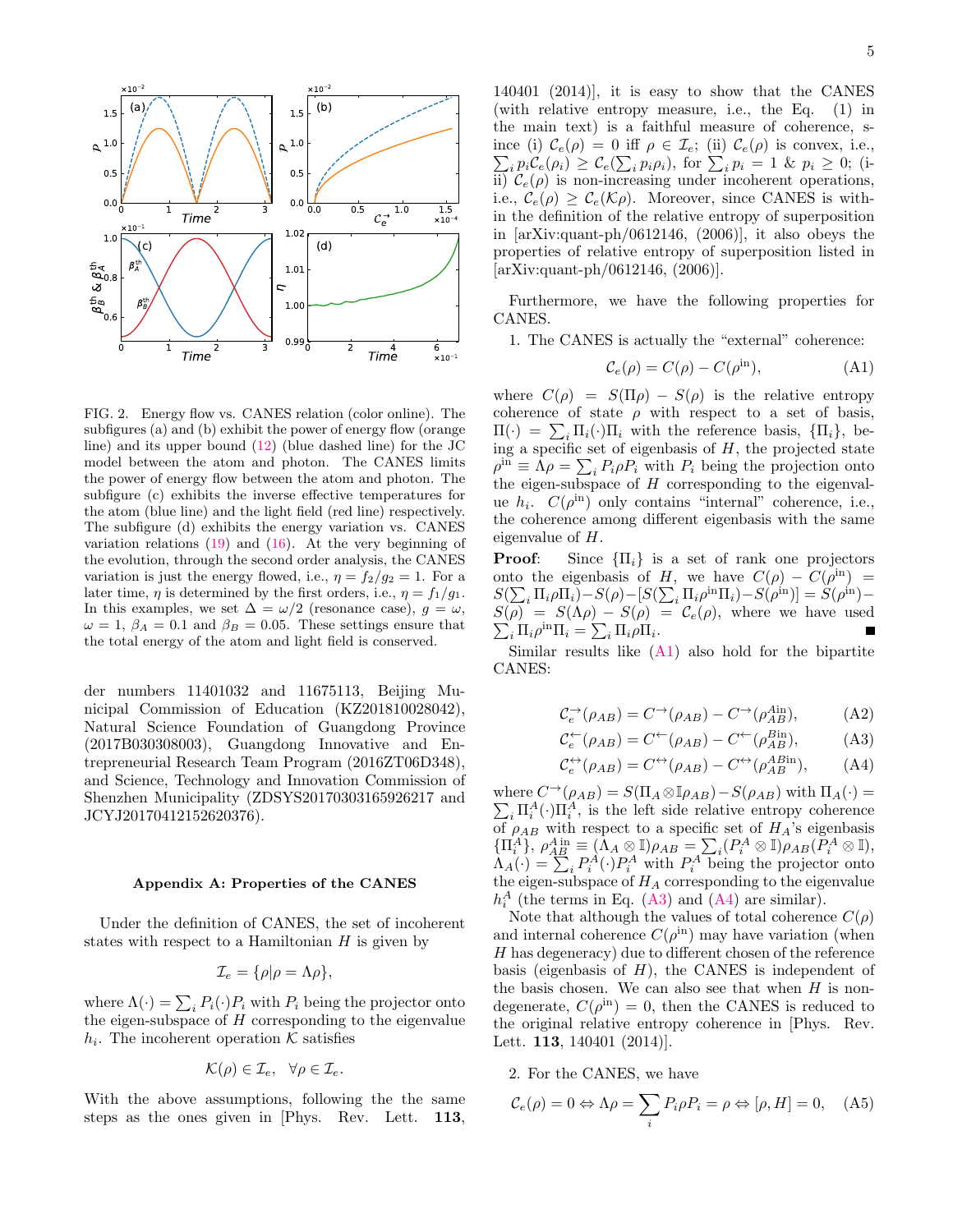where  $P_i$  is the projector onto the eigen-subspace of H corresponding to the eigenvalue  $h_i$ .

**Proof:**  $C_e(\rho) = S(\Lambda \rho) - S(\rho) = 0 \Leftrightarrow \Lambda \rho = \sum_i P_i \rho P_i =$ ρ. The Hamiltonian can be expressed as  $H = \sum_i h_i P_i$ . Then it is easy to check  $[H, \rho] = 0$ . Conversely, if  $[H, \rho] =$ 0 with  $H = \sum_i h_i P_i$ , then

$$
[H, \rho] = 0
$$
  
\n
$$
= [\sum_{i} h_i P_i, \sum_{ij} P_i \rho P_j]
$$
  
\n
$$
= \sum_{ij} h_i P_i \rho P_j - \sum_{ij} h_j P_i \rho P_j
$$
  
\n
$$
= \sum_{ij} (h_i - h_j) P_i \rho P_j.
$$
 (A6)

Since  $h_i \neq h_j$  with  $i \neq j$ , we have  $P_i \rho P_j = 0$  for all  $i \neq j$ , which give rise to  $\rho = \sum_{ij} P_i \rho P_j = \sum_i P_i \rho P_i = \Lambda \rho$ .

Similarly, for the left CANES, we have

<span id="page-7-1"></span>
$$
\mathcal{C}_e^{\to}(\rho_{AB}) = 0
$$
  
\n
$$
\Leftrightarrow (\Lambda_A \otimes \mathbb{I})\rho_{AB} = \sum_i (P_i^A \otimes \mathbb{I})\rho_{AB}(P_i^A \otimes \mathbb{I}) = \rho_{AB}
$$
  
\n
$$
\Leftrightarrow [\rho_{AB}, H_A \otimes \mathbb{I}] = 0.
$$
\n(A7)

Note that when  $H_A$  is non-degenerate,  $\mathcal{C}_e^{\rightarrow}(\rho_{AB}) = 0$  implies that  $\rho_{AB}$  can be written as an incoherent-quantum state, i.e.,

$$
\rho_{AB} = \sum_{i} p_i |e_i^A\rangle\langle e_i^A| \otimes \rho_i^B, \tag{A8}
$$

where  $\{|e_i^A\rangle\}$  is the eigenstates of  $H_A$ . This can be seen by  $\rho_{AB} = \sum_{i}^{\infty} (|e_i^A\rangle\langle e_i^A| \otimes \mathbb{I}) \rho_{AB}(|e_i^A\rangle\langle e_i^A| \otimes \mathbb{I})$  from [\(A7\)](#page-7-1). For the right CANES,

$$
\mathcal{C}_{e}^{\leftarrow}(\rho_{AB}) = 0
$$
  
\n
$$
\Leftrightarrow (\mathbb{I} \otimes \Lambda_{B})\rho_{AB} = \sum_{i} (\mathbb{I} \otimes P_{i}^{B})\rho_{AB} (\mathbb{I} \otimes P_{i}^{B}) = \rho_{AB}
$$
  
\n
$$
\Leftrightarrow [\rho_{AB}, \mathbb{I} \otimes H_{B}] = 0,
$$
\n(A9)

and the bilateral CANES,

<span id="page-7-2"></span>
$$
\mathcal{C}_e^{\leftrightarrow}(\rho_{AB}) = 0
$$
  
\n
$$
\Leftrightarrow (\Lambda_A \otimes \Lambda_B)\rho_{AB} = \sum_{ij} P_i^A \otimes P_j^B \rho_{AB} P_i^A \otimes P_j^B = \rho_{AB}
$$
  
\n
$$
\Leftrightarrow [\rho_{AB}, \mathbb{I} \otimes H_B] = 0 \& [\rho_{AB}, H_A \otimes \mathbb{I}] = 0
$$
  
\n
$$
\Leftrightarrow \mathcal{C}_e^{\leftarrow}(\rho_{AB}) = 0 \& \mathcal{C}_e^{\rightarrow}(\rho_{AB}) = 0.
$$
\n(A10)

Eq. [\(A10\)](#page-7-2) can be seen by  $(\Lambda_A \otimes \Lambda_B)\rho_{AB} = \rho_{AB} \Leftrightarrow$  $(\Lambda_A \otimes \mathbb{I})\rho_{AB} = \rho_{AB} \& (\mathbb{I} \otimes \Lambda_B)\rho_{AB} = \rho_{AB} \Leftrightarrow [\rho_{AB}, H_A \otimes$  $\mathbb{I} = 0 \& \left[ \rho_{AB}, \mathbb{I} \otimes H_B \right] = 0.$  Note that when both  $H_A$ and  $H_B$  are non-degenerate,  $C_e^{\leftrightarrow}(\rho_{AB}) = 0$  implies that  $\rho_{AB}$  can be written as an incoherent-incoherent (bipartite incoherent) state, i.e.,

$$
\rho_{AB} = \sum_{ij} p_{ij} |e_i^A\rangle\langle e_i^A| \otimes |e_j^B\rangle\langle e_j^B|,\tag{A11}
$$



<span id="page-7-3"></span>FIG. 3. The quantum correlation (purple line) between two quantum systems A and B changes while the local energies (blue dashed lines) are frozen. We use the entanglement measurement negativity,  $\mathcal{N}(\rho_{AB}) = 1/2(||\rho_{AB}^{T_A}||_1 - 1)$ , to capture the quantum correlation between the systems A and B, where  $\rho^{T_A}$  is the partial transpose of  $\rho$ , and  $|| \cdot ||_1$  is the trace norm.

where  $|e_i^A\rangle$ s and  $|e_j^B\rangle$ s are the eigenbasis of  $H_A$  and  $H_B$ , respectively. This can be seen by [\(A10\)](#page-7-2).

#### <span id="page-7-0"></span>Appendix B: Changing quantum correlation with frozen local energies

We give an example that the quantum correlation between two quantum systems A and B changes while local energies are frozen due to the degeneracy of local Hamiltonian. The whole system evolves under Hamiltonian

$$
H = H_A \otimes \mathbb{I} + \mathbb{I} \otimes H_B + H_I,
$$

where  $H_A = 10|0\rangle\langle 0| + 10|1\rangle\langle 1| + 2|2\rangle\langle 2|, H_B = 5|0\rangle\langle 0| +$  $5|1\rangle\langle 1| + 2|2\rangle\langle 2|$ , and the interaction  $H_I = 10|00\rangle\langle 10| +$  $10|10\rangle\langle00|$ . Note that  $H_X$   $(X = A, B)$  is degenerate in the eigen-subspace span $\{|0\rangle, |1\rangle\}.$ 

The whole system is initially in state

$$
\rho_{AB}(0) = 9/10|\psi\rangle\langle\psi| + 1/10|22\rangle\langle22|,
$$

where  $|\psi\rangle = 1/$ √  $2(|00\rangle + |11\rangle)$ . The system evolves under the Liouville-von Neumann equation  $\dot{\rho}_{AB}(t)$  =  $-i[H,\rho_{AB}(t)].$ 

It is easy to check that  $[\rho_{AB}(t), H_X \otimes \mathbb{I}] = 0 \ \forall t \geq 0$ , i.e., the corresponding CANES is zero. Then our theorem 1 assures that the energies of the local systems keep a constant during the evolution, i.e., there is no energy flow between systems A and B. However, the entanglement (including quantum discord) between systems A and B changes over the evolution (see Fig. [3\)](#page-7-3).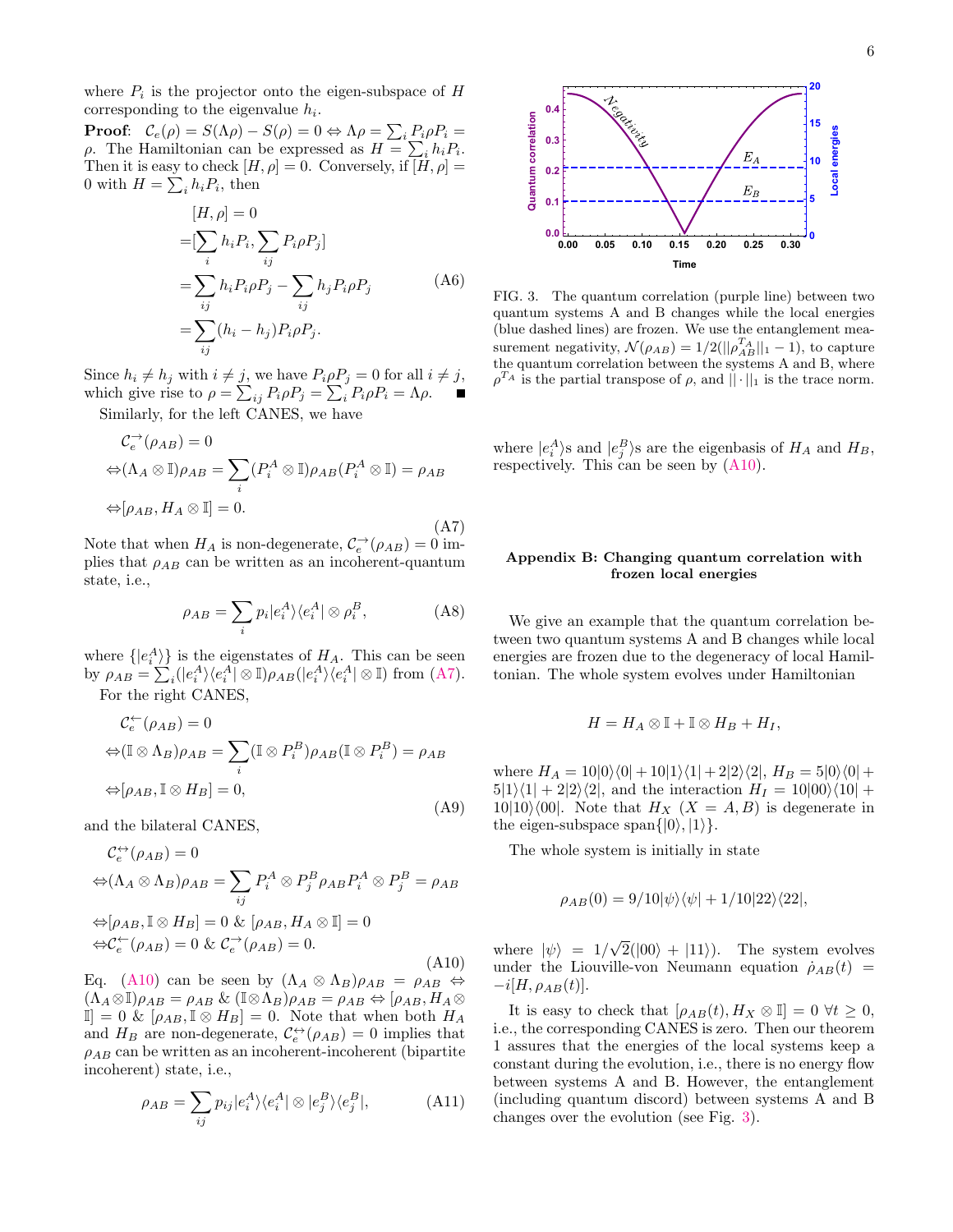#### <span id="page-8-0"></span>Appendix C: The upper bounds of the power of energy flow

From Theorem 1 in the main text, by straightforward calculations we get the first derivative of energy,

$$
\frac{dE_A}{dt} = -i \operatorname{tr} \{ H_I[\rho_{AB}, H_A] \} \n= -i \operatorname{tr} \{ H_I[\rho_{AB} - \rho_{AB}^{\text{Ain}}, H_A] \} \tag{C1} \n= i \operatorname{tr} \{ [H_I, H_A] (\rho_{AB} - \rho_{AB}^{\text{Ain}}) \},
$$

due to that  $H_A$  and  $\rho_{AB}^{A\text{in}}$  commute, where  $\rho_{AB}^{A\text{in}} \equiv (\Lambda_A \otimes$  $\mathbb{I}(\rho_{AB}) = \sum_i (P_i^A \otimes \mathbb{I}) \rho_{AB}(P_i^A \otimes \mathbb{I})$  with  $P_i^{A}$  the projector onto the eigen-subspace of  $H_A$  corresponding to the eigenvalue  $h_i^A$ .

Then the power of energy flow,  $\mathcal{P}_A \equiv \left| \frac{dE_A}{dt} \right|$ , satisfies

<span id="page-8-2"></span>
$$
\mathcal{P}_A = \left| \text{tr}\{ [H_I, H_A] (\rho_{AB} - \rho_{AB}^{\text{Ain}}) \} \right|
$$
  
\n
$$
= \left| \sum_i [H_I, H_A]_{ii} (\rho_{AB} - \rho_{AB}^{\text{Ain}})_{i} \right|
$$
  
\n
$$
\leq \sum_i \left| [H_I, H_A]_{ii} (\rho_{AB} - \rho_{AB}^{\text{Ain}})_{i} \right|
$$
  
\n
$$
\leq ||[H_I, H_A]_{d}||_{\infty} ||\rho_{AB} - \rho_{AB}^{\text{Ain}}||_{1},
$$
  
\n(C2)

where  $[H_I, H_A]_{ii} = \langle \psi_i | [H_I, H_A] | \psi_i \rangle$  are the diagonal elements of  $[H_I, H_A]$  under the eigenstates of  $(\rho_{AB}$  –  $\rho_{AB}^{A\text{in}}$ ) =  $\sum_i(\rho_{AB} - \rho_{AB}^{A\text{in}})_i|\psi_i\rangle\langle\psi_i|$ , with  $(\rho_{AB} - \rho_{AB}^{A\text{in}})_i$  and  $|\psi_i\rangle$  being the eigenvalues and eigenstates respectively,  $[H_I, H_A]_d = \sum_i [H_I, H_A]_{ii} |\psi_i\rangle\langle\psi_i|$  (here the subscript 'd' denotes the projection with respect to basis  $\{|\psi_i\rangle\}$ . The last inequality is due to the Hölder's inequality: for two vectors X and Y,  $|\langle X|Y \rangle| \leq ||X||_{\infty}||Y||_1$  with  $||\cdot||_{\infty}$  and  $||\cdot||_1$  being the infinity norm and trace norm respectively.

Owning to  $||A_d||_{\infty} \leq ||A||_{\infty}$  for a matrix A (a projective measurement decreases the infinity norm), and the quantum Pinsker's inequality  $S(\rho || \sigma) \geq \frac{1}{2} || \rho - \sigma ||_1^2$  for two states  $\rho$  and  $\sigma$ , we have

<span id="page-8-3"></span>
$$
\mathcal{P}_A \leq ||[H_I, H_A]_{\mathrm{d}}||_{\infty} \sqrt{2S(\rho_{AB}||\rho_{AB}^{\mathrm{Ain}})}
$$
  
=  $||[H_I, H_A]_{\mathrm{d}}||_{\infty} \sqrt{2\mathcal{C}_e^{\to}(\rho_{AB})}$  (C3)  
 $\leq ||[H_I, H_A]||_{\infty} \sqrt{2\mathcal{C}_e^{\to}(\rho_{AB})}$ 

from [\(C2\)](#page-8-2), where we have used  $S(\rho_{AB}|| \rho_{AB}^{A\text{in}}) = S(\rho_{AB}^{A\text{in}}) S(\rho_{AB}) = C_e^{\rightarrow}(\rho_{AB})$ . There is an equality in [\(C3\)](#page-8-3) when  $\mathcal{C}_e^{\rightarrow}(\rho_{AB})$  gets zero.

#### <span id="page-8-1"></span>Appendix D: Expansions for energy flow and CANES

For the energy flow, we have

<span id="page-8-5"></span>
$$
\begin{aligned} &\left(\beta_B^{\text{th}} - \beta_A^{\text{th}}\right) \Delta E \\ &= -\operatorname{tr}(\Delta \rho_A \ln \rho_A^{\text{th}}) - \operatorname{tr}(\Delta \rho_B \ln \rho_B^{\text{th}}) \qquad (D1) \\ &= -\operatorname{tr}[\Delta \rho_{AB} \ln(\rho_A^{\text{th}} \otimes \rho_B^{\text{th}})], \end{aligned}
$$

where we have used  $\Delta E_X$  = tr( $\Delta \rho_X H_X$ ) (X = A, B),  $\Delta E = \Delta E_B = -\Delta E_A$  (energy conservation),  $\ln \rho_X^{\text{th}} = -\beta_X^{\text{th}} H_X - \ln Z_X^{\text{th}}$ , and  $\Delta \rho_{A(B)} = \text{tr}_{B(A)}(\Delta \rho_{AB})$ . The evolution of the whole system is governed by the Liouville-von Neumann equation,  $\rho_{AB} = -i[H, \rho_{AB}],$ where  $i = \sqrt{-1}$  and  $[a, b] = ab - ba$ . By Taylor's formula, we can expand  $\rho_{AB}$  in terms of  $\Delta t$ ,

<span id="page-8-4"></span>
$$
\Delta \rho_{AB} = -i[H, \rho_{AB}]\Delta t - \frac{1}{2}[H, [H, \rho_{AB}]]\Delta t^2 + \dots (D2)
$$

Plugging [\(D2\)](#page-8-4) into [\(D1\)](#page-8-5) and using the cycle property of the trace, we have the expansion for the energy flow in terms of  $\Delta t$ ,

$$
(\beta_B^{\text{th}} - \beta_A^{\text{th}})\Delta E = f_1 \Delta t + f_2 \Delta t^2 + ..., \qquad (D3)
$$

where

$$
f_1 = i \operatorname{tr} \{ H[\rho_{AB}, \ln(\rho_A^{\text{th}} \otimes \rho_B^{\text{th}})] \},
$$
  
\n
$$
f_2 = -\operatorname{tr} \{ [H, \rho_{AB}][H, \ln(\rho_A^{\text{th}} \otimes \rho_B^{\text{th}})] \}/2,
$$
\n(D4)

which correspond to the first derivative of energy,  $dE/dt = f_1/(\beta_B^{\text{th}} - \beta_A^{\text{th}})$ , and the second derivative of energy,  $d^2E/dt^2 = 2f_2/(\beta_B^{\text{th}} - \beta_A^{\text{th}})$ , respectively. For the variation of CANES, we have

<span id="page-8-8"></span>
$$
\Delta \mathcal{C}_e^{\leftrightarrow} = \Delta (S_{\widetilde{A}\widetilde{B}} - S_{AB}) = \Delta S_{\widetilde{A}\widetilde{B}},\tag{D5}
$$

here  $\tilde{X}(X = A, B)$  denotes the projection on the system X, e.g.,  $\rho_{\widetilde{A}\widetilde{B}} = (\Lambda_A \otimes \Lambda_B)\rho_{AB}$ , and  $S_{\widetilde{A}\widetilde{B}} = S(\rho_{\widetilde{A}\widetilde{B}})$ . In the last equality we have used  $\Delta S_{AB} = 0$  due to that the evolution of the whole system is unitary. By straightforward calculations, we have

<span id="page-8-6"></span>
$$
\Delta S(\rho_{\widetilde{A}\widetilde{B}}) = -\operatorname{tr}(\Delta \rho_{\widetilde{A}\widetilde{B}} \ln \rho_{\widetilde{A}\widetilde{B}}) - S(\rho'_{\widetilde{A}\widetilde{B}} || \rho_{\widetilde{A}\widetilde{B}}) \n= -\operatorname{tr}\{\Delta \rho_{AB} \ln(\Lambda_A \otimes \Lambda_B) \rho_{AB}\} - S(\rho'_{\widetilde{A}\widetilde{B}} || \rho_{\widetilde{A}\widetilde{B}}),
$$
\n(D6)

where we have used the fact that  $\Delta$  and  $\Lambda_X$  are commutating (since  $\Lambda_X$  is fixed),  $\Lambda \ln \Lambda \rho = \ln \Lambda \rho$  for any projection  $\Lambda$ , and  $\rho'_{\widetilde{AB}} = (\Lambda_A \otimes \Lambda_B)\rho'_{AB}$ . For the relative entropy term in (DC), and son find that the first ative entropy term in  $(D6)$ , one can find that the first order of  $\Delta t$  in its Taylor's expansion vanishes  $(g_1^r = 0)$ , and

<span id="page-8-7"></span>
$$
S(\rho'_{\widetilde{A}\widetilde{B}}||\rho_{\widetilde{A}\widetilde{B}}) = g_2^r \Delta t^2 + ..., \tag{D7}
$$

where  $g_2^r = \text{tr}\{(\rho_{\widetilde{A}\widetilde{B}})^2(\rho_{\widetilde{A}\widetilde{B}})^{-1}\}/2 = -\text{tr}\{((\Lambda_A \otimes$  $(\Lambda_B)[H, \rho_{AB}]^2((\Lambda_A \otimes \Lambda_B)\rho_{AB})^{-1}/2$ . Substituting [\(D2\)](#page-8-4) and  $(D7)$  into  $(D6)$ , and taking into account the relation [\(D5\)](#page-8-8), we have the expansion for the variation of CANES in terms of  $\Delta t$ ,

 $\Delta \mathcal{C}_e^{\leftrightarrow} = g_1 \Delta t + (g_2 - g_2^r) \Delta t^2 + ...,$ 

where

$$
g_1 = i \operatorname{tr} \{ H[\rho_{AB}, \ln(\Lambda_A \otimes \Lambda_B)\rho_{AB}] \},
$$
  
\n
$$
g_2 = -\operatorname{tr} \{ [H, \rho_{AB}] [H, \ln(\Lambda_A \otimes \Lambda_B)\rho_{AB}] \}/2,
$$
  
\n
$$
g_2^r = -\operatorname{tr} \{ ((\Lambda_A \otimes \Lambda_B)[H, \rho_{AB}])^2 / ((\Lambda_A \otimes \Lambda_B)\rho_{AB}) \}/2,
$$

which correspond to the first derivative of the CANES,  $d\mathcal{C}^{\leftrightarrow}_e/dt = g_1$ , and the second derivative of the CANES,  $d^2\tilde{\mathcal{C}}_e^{\leftrightarrow}/dt^2=2(g_2-g_2^r)$ , respectively.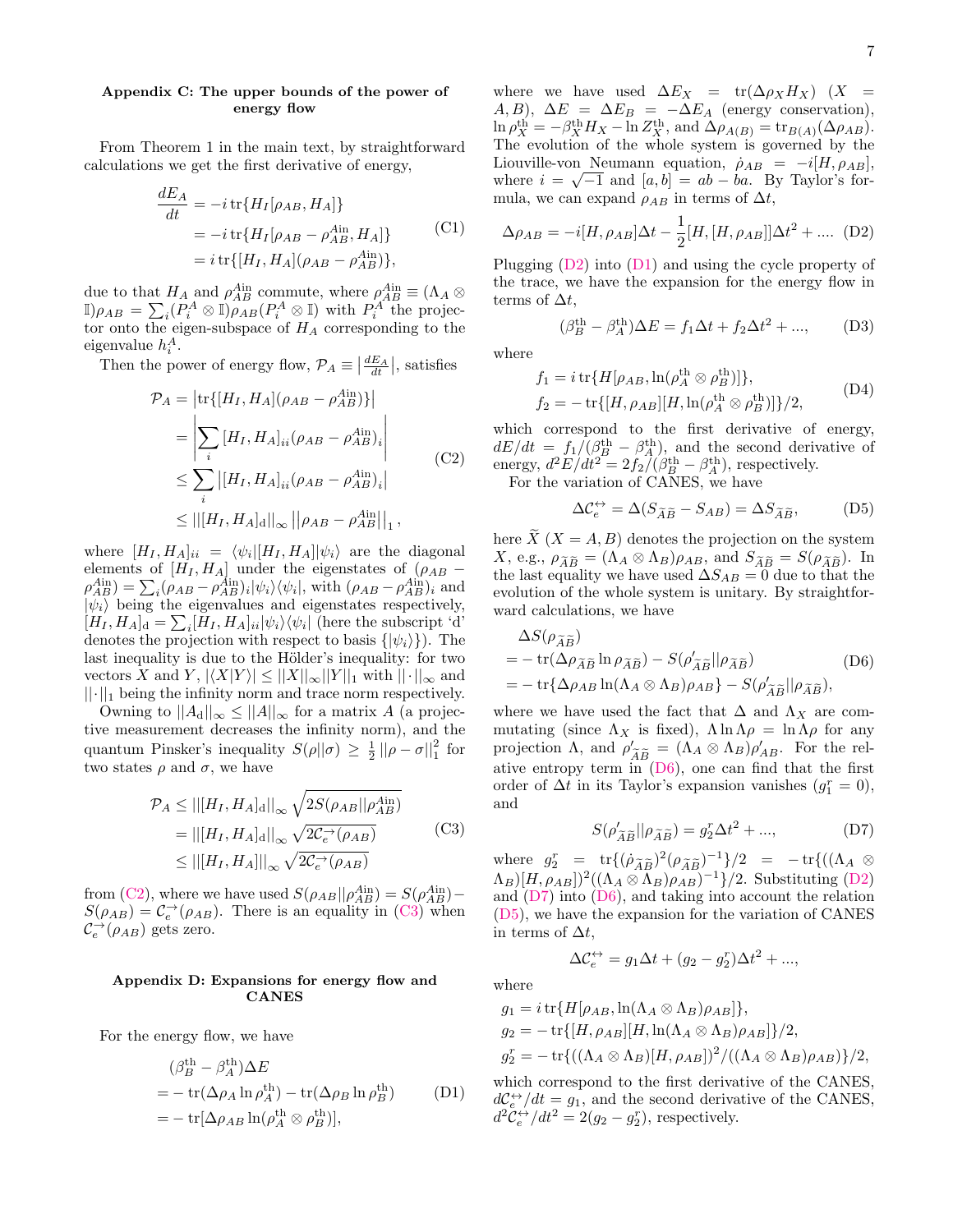#### <span id="page-9-22"></span>Appendix E: The second order analysis of CANES production versus energy flow

For a zero CANES state  $\rho_{AB}$ , we have  $\mathcal{C}^{\leftrightarrow}_e(\rho_{AB})$  =  $0 \Leftrightarrow (\Lambda_A \otimes \Lambda_B)\rho_{AB} = \rho_{AB}$ , which leads to  $g_1$  $i \text{tr} \{H[\rho_{AB}, \ln(\Lambda_A \otimes \Lambda_B)\rho_{AB}]\} = 0$ . As the product state

$$
\rho_A^{\text{th}} \otimes \rho_B^{\text{th}}
$$
  
\n
$$
\propto e^{-\beta_A^{\text{th}}H_A} \otimes e^{-\beta_B^{\text{th}}H_B}
$$
  
\n
$$
= e^{-(\beta_A^{\text{th}}H_A \otimes \mathbb{I} + \beta_B^{\text{th}} \mathbb{I} \otimes H_B)},
$$

we have  $[\rho_{AB}, \ln(\rho_A^{\text{th}} \otimes \rho_B^{\text{th}})] = -[\rho_{AB}, \beta_A^{\text{th}} H_A \otimes \mathbb{I} +$  $\beta_B^{\text{th}} \mathbb{I} \otimes H_B$ . On the other hand, we have  $\mathcal{C}^{\leftrightarrow}_e(\rho_{AB}) =$  $\begin{bmatrix} 0 & \leftrightarrow & \rho_{AB}, \mathbb{I} \otimes H_B \end{bmatrix} = 0 \& \begin{bmatrix} \rho_{AB}, H_A \otimes \mathbb{I} \end{bmatrix} = 0 \Rightarrow$  $[\rho_{AB}, \beta_A^{\text{th}} H_A \otimes \mathbb{I} + \beta_B^{\text{th}} \mathbb{I} \otimes H_B] = 0$ , which leads to  $f_1 = i \text{tr} \{ H[\rho_{AB}, \ln(\rho_A^{\text{th}} \otimes \rho_B^{\text{th}})] \} = 0$ . Hence we need to consider the second order.

For the term  $g_2^r$ , assuming that  $H_A$  and  $H_B$  are nondegenerate, we have  $\text{rank}(P_i^{A(B)}) = 1 \forall i$ . It is easy to check  $(\Lambda_A \otimes \Lambda_B)[H, \rho_{AB}] = 0$ , which leads to  $g_2^r =$  $-\text{tr}\{((\Lambda_A\otimes \Lambda_B)[H,\rho_{AB}])^2/((\Lambda_A\otimes \Lambda_B)\rho_{AB})\}/2=0.$  For the term  $g_2$ , from  $(\Lambda_A \otimes \Lambda_B)\rho_{AB} = \rho_{AB}$ , we obtain

$$
g_2 = -\operatorname{tr}\{[H, \rho_{AB}][H, \ln(\Lambda_A \otimes \Lambda_B)\rho_{AB}]\}/2
$$
  
= 
$$
-\operatorname{tr}\{[H, \rho_{AB}][H, \ln \rho_{AB}]\}/2.
$$

Given  $[H, \rho_{AB}] \neq 0$ , one can show that the above  $g_2 =$  $\mathcal{I}^s(H,\rho_{AB}),$  which is always positive (see Appendix [F\)](#page-9-23). Finally, we have  $f_1 = g_1 = g_1^r = g_2^r = 0$ , and  $g_2 \neq 0$ ,

- <span id="page-9-0"></span>[1] K. Kawasaki, Phys. Rev. **150**, 291 (1966).
- <span id="page-9-1"></span>[2] A. J. H. McGaughey, M. I. Hussein, E. S. Landry, M. Kaviany, and G. M. Hulbert, Phys. Rev. B 74, 104304 (2006).
- <span id="page-9-2"></span>[3] T. Valla, P. D. Johnson, Z. Yusof, B. Wells, Q. Li, S. M. Loureiro, R. J. Cava, M. Mikami, Y. Mori, M. Yoshimura, and T. Sasaki, Nature 417, 627 (2002).
- <span id="page-9-3"></span>[4] A. T. Haedler, K. Kreger, A. Issac, B. Wittmann, M. Kivala, N. Hammer, J. Köhler, H. W. Schmidt, and R. Hildner, Nature 523, 196 (2015).
- <span id="page-9-4"></span>[5] S. Lloyd, V. Chiloyan, Y. J. Hu, S. Huberman, Z. W. Liu, and G. Chen, arXiv: 1510.05035v2 (2017).
- <span id="page-9-5"></span>[6] K. Micadei, J. P. S. Peterson, A. M. Souza, R. S. Sarthour, I. S. Oliveira, G. T. Landi, T. B. Batalh, R. M. Serra, and E. Lutz, arXiv:1711.03323v1 (2017).
- <span id="page-9-6"></span>[7] I. Henao and R. M. Serra, Phys. Rev. E 97, 062105 (2018).
- <span id="page-9-7"></span>[8] C. L. Latune, I. Sinayskiy, and F. Petruccione, arXiv:1803.11495v1 (2018).
- <span id="page-9-8"></span>[9] C. Elouard, A. Auffèves, and G. Haack, arXiv:1807.02487v1 (2018).
- <span id="page-9-9"></span>[10] Á. M. Alhambra, M. Lostaglio, and C. Perry, arXiv:1807.07974v1 (2018).
- <span id="page-9-10"></span>[11] C. A. Rodríguez-Rosario, T. Frauenheim, and A. Aspuru-Guzik, arXiv:1308.1245v1 (2013).

which means that the second order expansion is enough to determine  $\eta = f_2/g_2$ .

Specifically, when the state is a product of two thermal state, i.e.,  $\rho_{AB} = \rho_A^{\text{th}} \otimes \rho_B^{\text{th}}$ , we have  $\eta = 1$  due to  $f_2 = g_2 = \mathcal{I}^s(H, \rho_A^{\text{th}} \otimes \rho_B^{\text{th}})$ . In this case, we have  $(\beta_B^{\text{th}} - \beta_A^{\text{th}})\Delta E = \Delta C_e^{\leftrightarrow} = \mathcal{I}^s(H, \rho_A^{\text{th}} \otimes \rho_B^{\text{th}}).$ 

#### <span id="page-9-23"></span>Appendix F: The logarithmic skew information

The logarithmic skew information  $\mathcal{I}^s(H,\rho)$  =  $-1/2 \text{ tr}\{[\rho, H] [\ln \rho, H] \} \geq 0$ , with the equality holding if and only if  $[\rho, H] = 0$ .

 $\sum_i p_i|i\rangle\langle i|$  and  $H = \sum_{ij} h_{ij}|i\rangle\langle j|$ . Hence  $[\rho, H] =$ **Proof:** Under  $\rho$ 's eigenbasis  $|i\rangle$ , we can write  $\rho =$  $\sum_{ij} h_{ij} (p_i - p_j) |i\rangle\langle j|$ , and  $[\ln \rho, H] = \sum_{kl} h_{kl} (\ln p_k \ln p_l|k\rangle\langle l|$ . Thus

$$
\mathcal{I}^s(H,\rho) = -\frac{1}{2} \operatorname{tr} \{ \sum_{ijl} h_{ij} (p_i - p_j) h_{jl} (\ln p_j - \ln p_l) |i\rangle\langle l| \}
$$

$$
= \frac{1}{2} \sum_{ij} |h_{ij}|^2 (p_i - p_j) (\ln p_i - \ln p_j).
$$

Due to monotone property of log function,  $(p_i-p_j)(\ln p_i-\ln p_j)$  $\ln p_j$ )  $\geq 0$   $\forall i, j$ , we have  $\mathcal{I}^s(\rho, H) \geq 0$ , with the equality holding if and only if  $|h_{ij}|^2(p_i-p_j)(\ln p_i-\ln p_j)=0, \forall i, j$ . This requires that if  $p_i \neq p_j$ , then  $h_{ij} = 0$ , which means that H is diagonal under  $\rho$ 's all non-degenerate eigensubspaces, i.e.,  $[\rho, H] = 0$ .

- <span id="page-9-11"></span>[12] F. Campaioli, F. A. Pollock, F. C. Binder, Lucas Céleri, J. Goold, S. Vinjanampathy, and K. Modi, Phys. Rev. Lett. 118, 150601 (2017).
- <span id="page-9-12"></span>[13] D. Ferraro, M. Campisi, G. M. Andolina, V. Pellegrini, and M. Polini Phys. Rev. Lett. 120, 117702 (2018).
- <span id="page-9-14"></span><span id="page-9-13"></span>[14] R. Alicki and M. Fannes, Phys. Rev. E 87, 042123 (2013). [15] F. Campaioli, F. A. Pollock, F. C. Binder, and K. Modi, Phys. Rev. Lett. 120, 060409 (2018).
- <span id="page-9-15"></span>[16] J. Klatzow, J. N. Becker, P. M. Ledingham, C. Weinzetl, K.T. Kaczmarek, D. J. Saunders, J. Nunn, I. A. Walmsley, R. Uzdin, and E. Poem, arXiv:1710.08716v2 (2017).
- <span id="page-9-16"></span>[17] R. Uzdin, A. Levy, and R. Kosloff, Phys. Rev. X 5, 031044 (2015).
- <span id="page-9-17"></span>[18] Y. C. Cheng and G. R. Fleming, Annu. Rev. Phys. Chem. 60, 241 (2009).
- <span id="page-9-18"></span>[19] N. Lambert, Y. N. Chen, Y. C. Cheng, C. M. Li, G. Y. Chen, F. Nori, Nat. Phys. 9, 10 (2013).
- <span id="page-9-19"></span>[20] G. S. Engel, T. R. Calhoun, E. L. Read, T. K. Ahn, T. Mancăl, Y. C. Cheng, R. E. Blankenship, and G. R. Fleming, Nature 446, 782 (2007).
- <span id="page-9-20"></span>[21] H. Lee, Y. C. Cheng, and G. R. Fleming, Science 316, 1462 (2007).
- <span id="page-9-21"></span>[22] M. B. Plenio and S. F. Huelga, New J. Phys. 10, 113019 (2008).